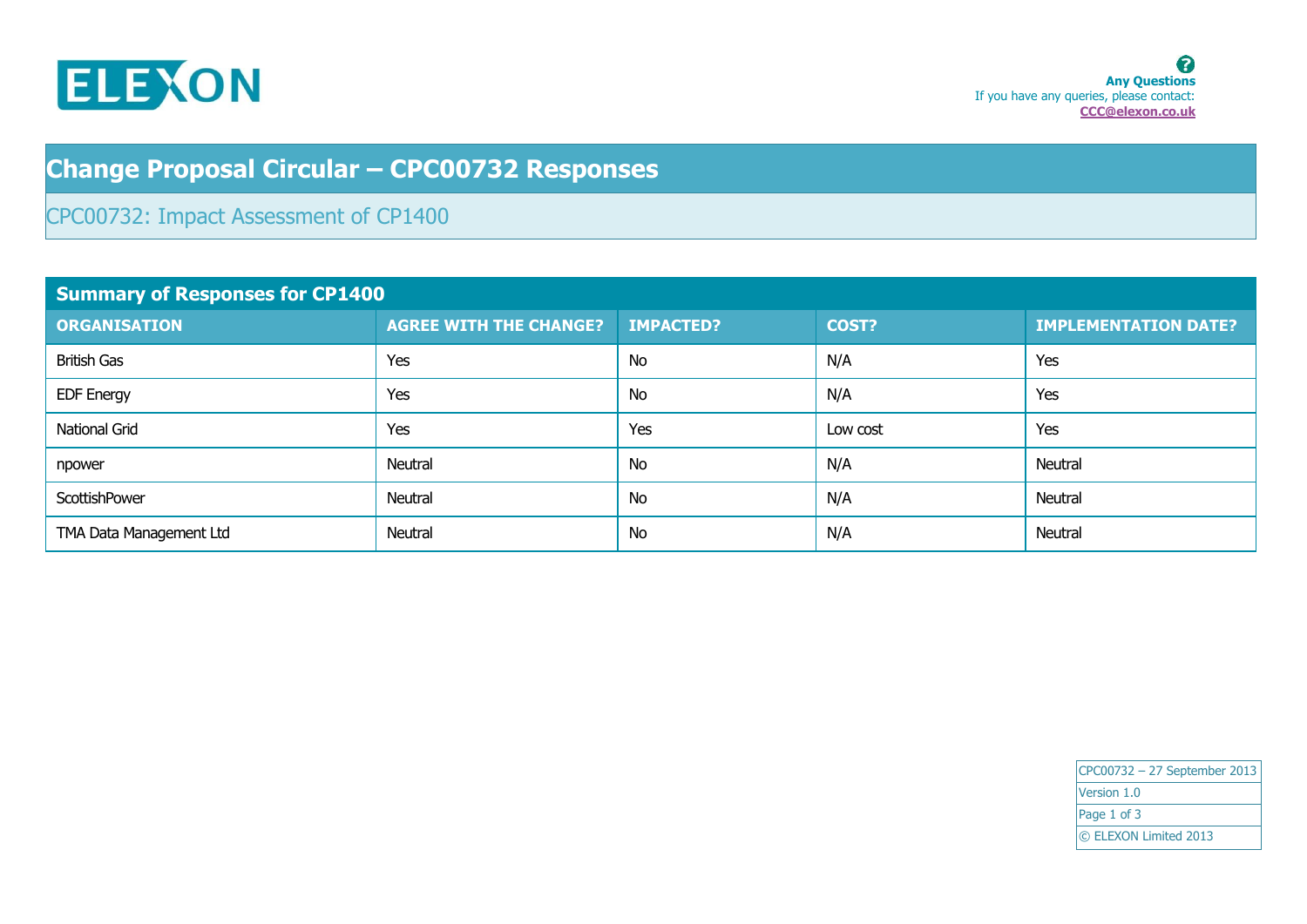

| <b>Detailed Impact Assessment Responses for CP1400</b> |                                                                                                                                                                                                                                                                                                                                                                                                                                                                                                                                                                                       |  |
|--------------------------------------------------------|---------------------------------------------------------------------------------------------------------------------------------------------------------------------------------------------------------------------------------------------------------------------------------------------------------------------------------------------------------------------------------------------------------------------------------------------------------------------------------------------------------------------------------------------------------------------------------------|--|
| <b>Organisation</b>                                    | <b>Responses/Comments</b>                                                                                                                                                                                                                                                                                                                                                                                                                                                                                                                                                             |  |
| <b>British Gas</b>                                     | Agree with the implementation approach? If not, why? $-$ Yes<br>Any other comments? No comments.                                                                                                                                                                                                                                                                                                                                                                                                                                                                                      |  |
| <b>EDF Energy</b>                                      | Agree with the implementation approach? If not, why? $-$ Yes<br>Any other comments? No comments at this time.                                                                                                                                                                                                                                                                                                                                                                                                                                                                         |  |
| <b>National Grid</b>                                   | How is your organisation impacted? - National Grid as proposer of CP1400 will be submitting data with corrected flags in the<br>event that incorrectly flagged BOAs are identified.                                                                                                                                                                                                                                                                                                                                                                                                   |  |
|                                                        | What are the associated costs on your organisation to implement the change? - There will be business process changes<br>associated with this change. We believe the number of flag changes required will be relatively low and do not expect a material<br>resource impact.                                                                                                                                                                                                                                                                                                           |  |
|                                                        | Agree with the implementation approach? If not, $why? - We$ agree with the implementation date as this is the earliest date<br>ELEXON systems can be amended.                                                                                                                                                                                                                                                                                                                                                                                                                         |  |
|                                                        | Any other comments? We agree with the proposed change. The initial Flagging methodology was set with no provision for<br>retrospective changes to the system flagging for BM actions. This was due to the uncertainties in the number and frequency of flag<br>action changes required and the resource implications. Experience in the operation of the flagging methodology and potential<br>future industry changes (e.g. more marginal PAR), we believe, supports the introduction of a process whereby flags assigned (or<br>not assigned) in error can be corrected post event. |  |
| npower                                                 | Agree with the implementation approach? If not, why? - Neutral                                                                                                                                                                                                                                                                                                                                                                                                                                                                                                                        |  |

CPC00732 – 27 September 2013 Version 1.0 Page 2 of 3 © ELEXON Limited 2013